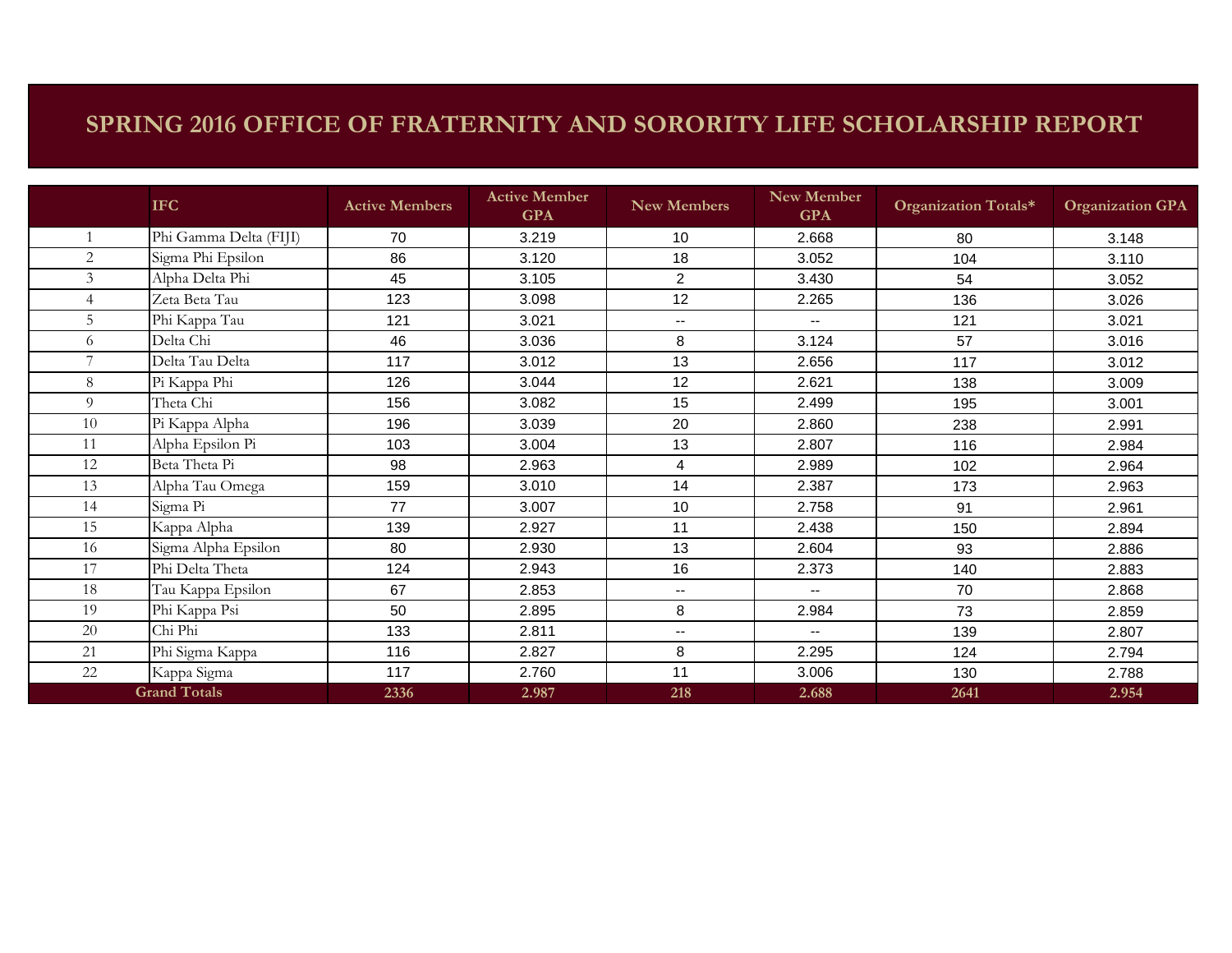|    | <b>MGC</b>            | <b>Active Members</b> | <b>Active Member</b><br><b>GPA</b> | <b>New Members</b>       | New Member<br><b>GPA</b> | Organization Totals* | <b>Organization GPA</b> |
|----|-----------------------|-----------------------|------------------------------------|--------------------------|--------------------------|----------------------|-------------------------|
|    | Lambda Theta Phi      | 6                     | 3.292                              | $***$                    | $***$                    |                      | 3.378                   |
|    | alpha Kappa Delta Phi | 11                    | 3.299                              | ◠                        | 2.964                    | 16                   | 3.130                   |
|    | Sigma Lambda Beta     | 8                     | 2.924                              | 4                        | 3.385                    | 12                   | 3.090                   |
|    | Theta Nu Xi           | 11                    | 2.974                              | $\overline{\phantom{a}}$ | $\sim$ $\sim$            | 11                   | 2.974                   |
|    | Phi Iota Alpha        | 23                    | 2.958                              | $\overline{\phantom{a}}$ | $\sim$ $\sim$            | 23                   | 2.958                   |
|    | Sigma Iota Alpha      | 10                    | 2.782                              |                          | 3.244                    | 14                   | 2.911                   |
|    | Kappa Delta Chi       | 17                    | 2.859                              |                          | 2.803                    | 29                   | 2.867                   |
|    | Omega Phi Beta        | 10                    | 2.865                              | っ                        | 2.625                    | 12                   | 2.819                   |
|    | Sigma Beta Rho        | 5                     | 2.779                              | $\overline{\phantom{m}}$ | $- -$                    | 6                    | 2.779                   |
| 10 | Lambda Theta Alpha    | 9                     | 2.523                              | Δ                        | 2.668                    | 13                   | 2.566                   |
|    | <b>Grand Totals</b>   | 110                   | 2.924                              | 24                       | 2.989                    | 143                  | 2.932                   |

| <b>NPHC</b>         | <b>Active Members</b> | <b>Active Member</b><br><b>GPA</b> | New Members              | New Member<br><b>GPA</b> | Organization Totals* | <b>Organization GPA</b> |
|---------------------|-----------------------|------------------------------------|--------------------------|--------------------------|----------------------|-------------------------|
| Alpha Kappa Alpha   | 21                    | 3.035                              | $- -$                    | $\overline{\phantom{a}}$ | 27                   | 3.002                   |
| Delta Sigma Theta   | 20                    | 2.825                              | 24                       | 2.802                    | 45                   | 2.809                   |
| Sigma Gamma Rho     |                       | 2.612                              |                          | 2.830                    | 12                   | 2.662                   |
| Alpha Phi Alpha     |                       | 2.602                              | $\overline{\phantom{a}}$ | $\sim$ $\sim$            |                      | 2.602                   |
| Zeta Phi Beta       |                       | 2.599                              | $\overline{\phantom{m}}$ | $\sim$ $\sim$            |                      | 2.599                   |
| Phi Beta Sigma      |                       | 2.526                              |                          | 2.235                    | 13                   | 2.343                   |
| Kappa Alpha Psi     | 10                    | 2.872                              |                          | 1.557                    | 21                   | 2.265                   |
| Omega Psi Phi       |                       | 2.142                              | $\sim$                   | $\overline{\phantom{a}}$ | 10                   | 2.016                   |
| <b>Grand Totals</b> | 87                    | 2.741                              | 44                       | 2.433                    | 142                  | 2.639                   |